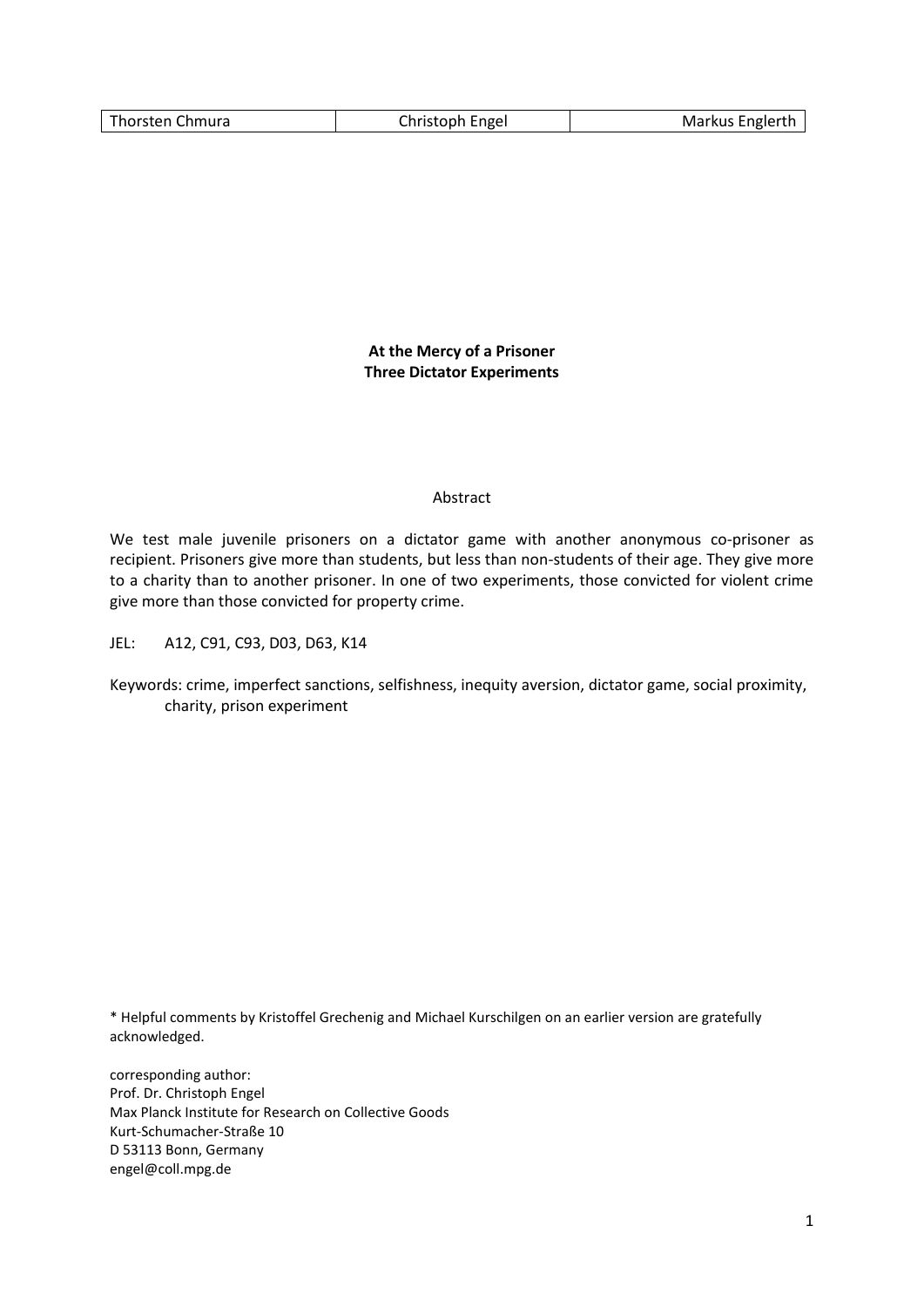# **At the Mercy of a Prisoner Three Dictator Experiments**

## **1. Research Question**

Individuals (do not) commit crime because they are more selfish than others (Birkeland, Cappelen et al. 2014). Those who have committed crime feel the urge to do good to others, to restore their self image (Gummerum and Hanoch 2012). To reject the first, and to support the second claim, the same experimental design has been used: a dictator game with prisoners. In the first study, prisoners do not give significantly less. In the second study, prisoners even give more.

Strictly speaking, neither claim follows from the data. Ideally for testing the first claim one would have to randomly induce selfishness in some but not in other, otherwise identical individuals. One would then observe whether they commit crime, e.g. by checking the crime register. Ideally for testing the second claim, one would randomly induce otherwise identical individuals to commit crime. One would deprive them of any other opportunity to restore the moral balance. One would then observe whether those who committed crime give more to an outsider.

Now both ideal designs are out of the question. If selfishness is a personality trait, it cannot be randomly assigned. And no ethics board would approve a design that turns innocent individuals into criminals. One must live with indirect and imperfect ways of substantiating the claims. If prisoners give less in the dictator game, this is consistent with the claim that more selfish individuals self-select into a criminal career. If prisoners give more in the dictator game, this is consistent with the self esteem explanation.

Now this indirect evidence consists of population comparisons. One cannot rule out that a difference has been caused by specific features of the sample. Gummerum and Hanoch (2012) test adult male UK prisoners from a low security prison with mean age 38.24 years, and a mean sentence of 261 months. Birkeland, Cappelen et al. (2014) test adult male Swedish prisoners from a medium security prison. 76.4% of them are above 25 years old.<sup>1</sup> We add robustness by going to a different country (Germany), and testing (male) juvenile offenders with a much shorter sentence length (27.83 months in the first experiment, 33.10 months in the second experiment). As controls we use data from a meta study one of us has written (Engel 2011). We have microdata about crimes. We exclude ingroup solidarity as a motive by also testing donations to a charity.

### **2. Design**

In 2009, 58 male inmates of the Adelsheim prison participated. Mean age was 19.64 years. Participants on average had already served 9.26 months. 34 were convicted for violent crime, 44 for property crime.<sup>2</sup> Prisoners on average dispose of 180  $\epsilon$  per month.

Two participants are randomly and anonymously matched. Each participant decides in the active role. Afterwards, one player is randomly chosen as dictator (cf. Selten 1967). He decides which multiple of 50 Cents from an endowment of 5  $\epsilon$  (7.34 \$) to send to the other player, who has no endowment. We use zTree (Fischbacher 2007) and a "double blind" (Hoffman, McCabe et al. 1994) protocol. We assign each participant an identification number. The prison administration matches

 $\overline{\phantom{a}}$ 

<sup>&</sup>lt;sup>1</sup> Sentence length is unreported.

<sup>&</sup>lt;sup>2</sup> The two numbers do not add up to 58 since some inmates fall into both categories, mostly because they committed robbery.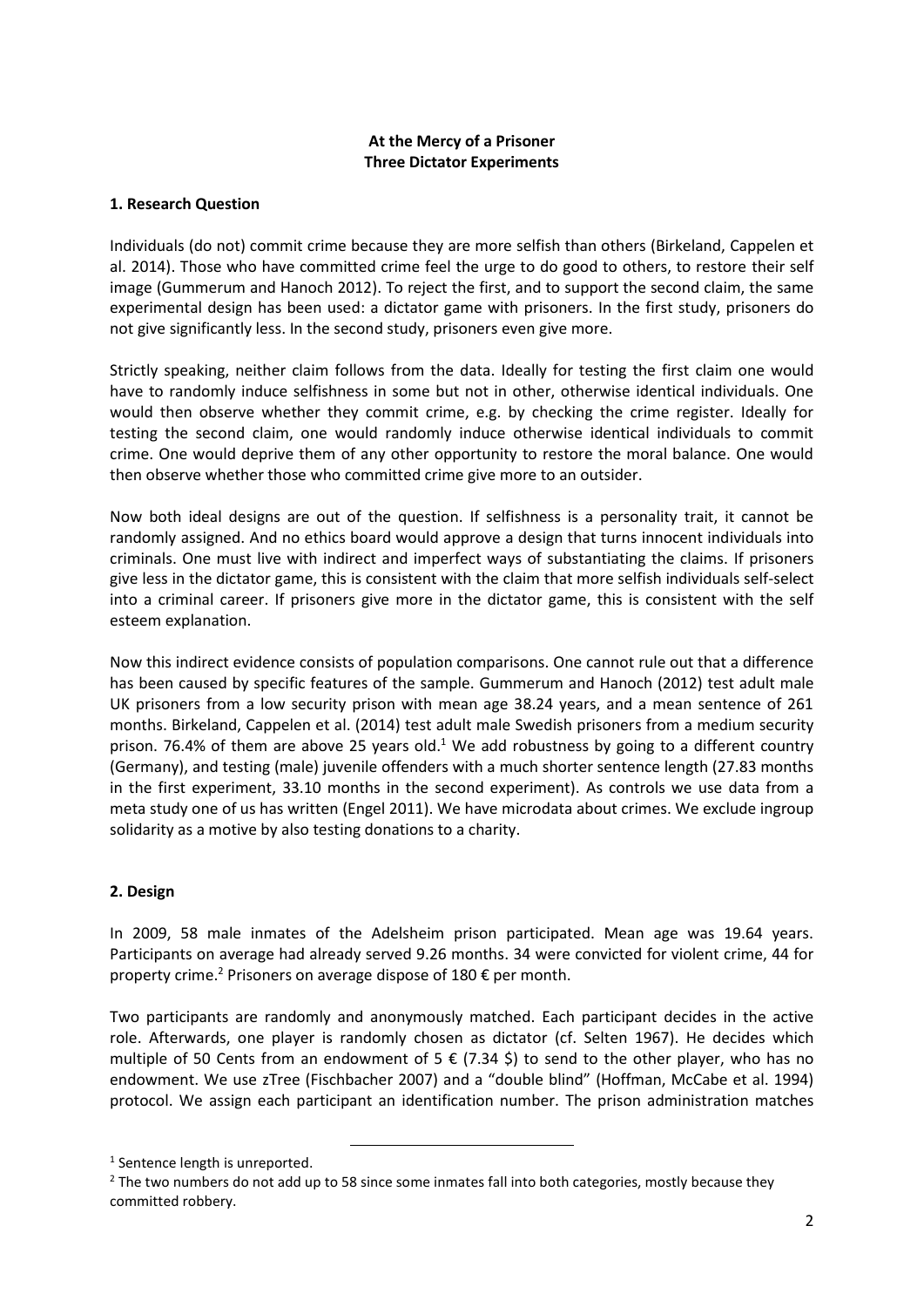identification numbers with demographic information, while we never learn names. Participants are aware of this safeguard.

In 2012, 62 male inmates of the same prison participated in the second experiment. Mean age was 19.81 years. Participants on average had already served 9.47 months. 37 were convicted for violent crime, 24 for property crime. No participant of the second experiment participated in the first experiment. Each prisoner participated in an exact replication of the first experiment, and in a second dictator game. In the latter game, all prisoners held the active role. They decided which fraction of 5 € to send to *Brot für die Welt*, a well-renowned charity.

On both occasions, the dictator game(s) were part of a battery of tests (with no relevance to the present paper), so that the prison administration could not infer choices in the dictator game from overall payoff.

# **3. Results**

# **a) Prisoner to Prisoner vs. Control to Control**

We twice replicate the surprising earlier finding. In 2009, 38 of 58 participants give a positive amount, 12 even more than half of the pie. In 2012, 38 of our 62 participants give a positive amount to the other, anonymous inmate of the same prison. 16 give half of the endowment or more. Descriptively, this is very similar to 18,229 students. 62.64% of them give a positive amount. 28.33% give 50% or more of their endowment. However, 1491 non-students of similar age behave differently. Only 8.52% keep the endowment. 54.46% give 50% or more [\(Figure 1\)](#page-2-0).



*Descriptives*

<span id="page-2-0"></span>The prisoner sample of 2009 gives significantly more than students. This supports Gummerum and Hanoch (2012). The effect is also present if we pool the data from both experiments. But in the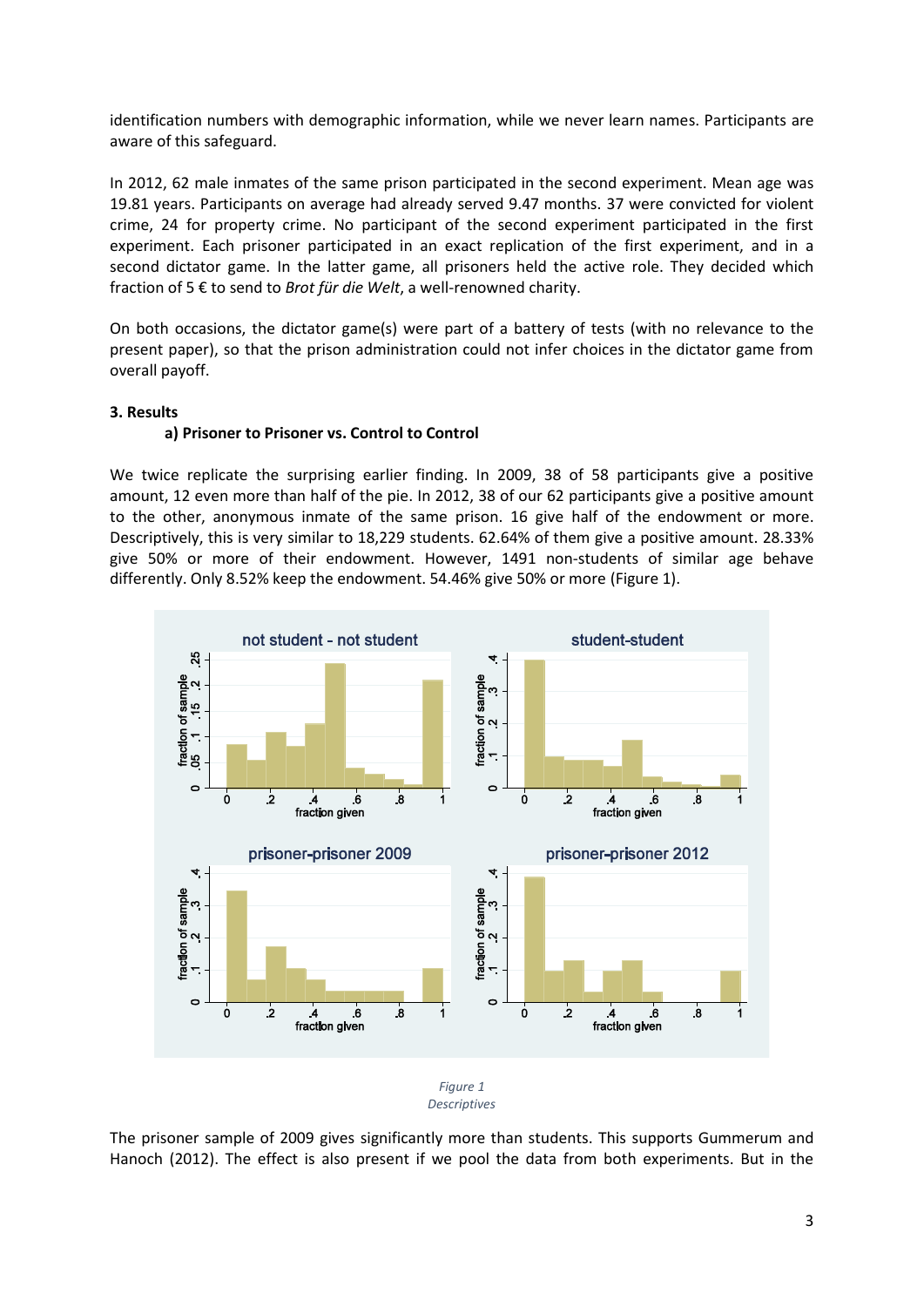sample of 2012, the effect is only weakly significant. Yet the effect reverses if we compare prisoners with non-students [\(Table 1\)](#page-3-0).

|                            | comparison with students |                    |                    | comparison with non-students |                    |                    |
|----------------------------|--------------------------|--------------------|--------------------|------------------------------|--------------------|--------------------|
|                            |                          |                    |                    | of comparable age            |                    |                    |
| controls vs prisoners 2009 | <b>OLS</b>               | Tobit <sub>0</sub> | Logit <sub>0</sub> | <b>OLS</b>                   | Tobit <sub>0</sub> | Logit <sub>0</sub> |
| prisoner                   | $.048***$                | $.070***$          | $-.225**$          | $-.203**$                    | $-.262**$          | $1.732***$         |
|                            | (.010)                   | (.015)             | (.077)             | (.068)                       | (.075)             | (.485)             |
| cons                       | $.245***$                | $.131***$          | $-.417***$         | .496***                      | $.483***$          | $-2.374***$        |
|                            | (.010)                   | (.016)             | (.077)             | (.068)                       | (.071)             | (.485)             |
| N                          | 18287                    | 18287              | 18287              | 1549                         | 1549               | 1549               |
|                            |                          |                    |                    |                              |                    |                    |
| controls vs prisoners 2012 |                          |                    |                    |                              |                    |                    |
| prisoner                   | $.019^{+}$               | $.025^{+}$         | $-.042$            | $-.232**$                    | $-.304***$         | $1.914***$         |
|                            | (.010)                   | (.015)             | (.077)             | (.068)                       | (.076)             | (.485)             |
| cons                       | $.245***$                | $.131***$          | $-.417***$         | $.497***$                    | $.483***$          | $-2.374***$        |
|                            | (.010)                   | (.016)             | (.077)             | (.068)                       | (.071)             | (.485)             |
| N                          | 18291                    | 18291              | 18291              | 1553                         | 1553               | 1553               |
|                            |                          |                    |                    |                              |                    |                    |
| controls vs prisoners      |                          |                    |                    |                              |                    |                    |
| 2009 and 2012              |                          |                    |                    |                              |                    |                    |
| prisoner                   | .033*                    | $.047*$            | $-.129$            | $-.218**$                    | $-.284***$         | $1.827***$         |
|                            | (.015)                   | (.021)             | (.100)             | (.069)                       | (.077)             | (.489)             |
| cons                       | .245***                  | $.131***$          | $-.417***$         | .497***                      | .483***            | $-2.374***$        |
|                            | (.010)                   | (.016)             | (.077)             | (.068)                       | (.071)             | (.485)             |
| N                          | 18349                    | 18349              | 18349              | 1611                         | 1611               | 1611               |

#### *Table 1*

*Comparison with General Public: Statistical Tests* all models cluster standard errors for studies Logit0: dv is a dummy that is 1 if the participant has given nothing OLS: dv is fraction of pie, normalized on the interval [0,1] Tobit0: dv as in OLS, lower level 0 standard errors in parenthesis \*\*\*  $p < .001, ^{+} p < .1$ 

<span id="page-3-0"></span>We conclude

*Result 1: In the dictator game, prisoners give more than students, but less than members of the general public of comparable age.*

#### **b) Prisoners Giving to Charity**

Birkeland, Cappelen et al. (2014) find that the amount prisoners give to a randomly assigned member of the general public is statistically not distinguishable from the amount they give to another anonymous prisoner from the same institution. Students do even give more if the recipient is a charity (Eckel and Grossman 1996, Small and Loewenstein 2003, Branas-Garza 2006, Fong 2007). [Figure 2](#page-4-0) and [Table 2](#page-4-1) show that we find the same for prisoners. This excludes that the first result is driven by in-group favoritism.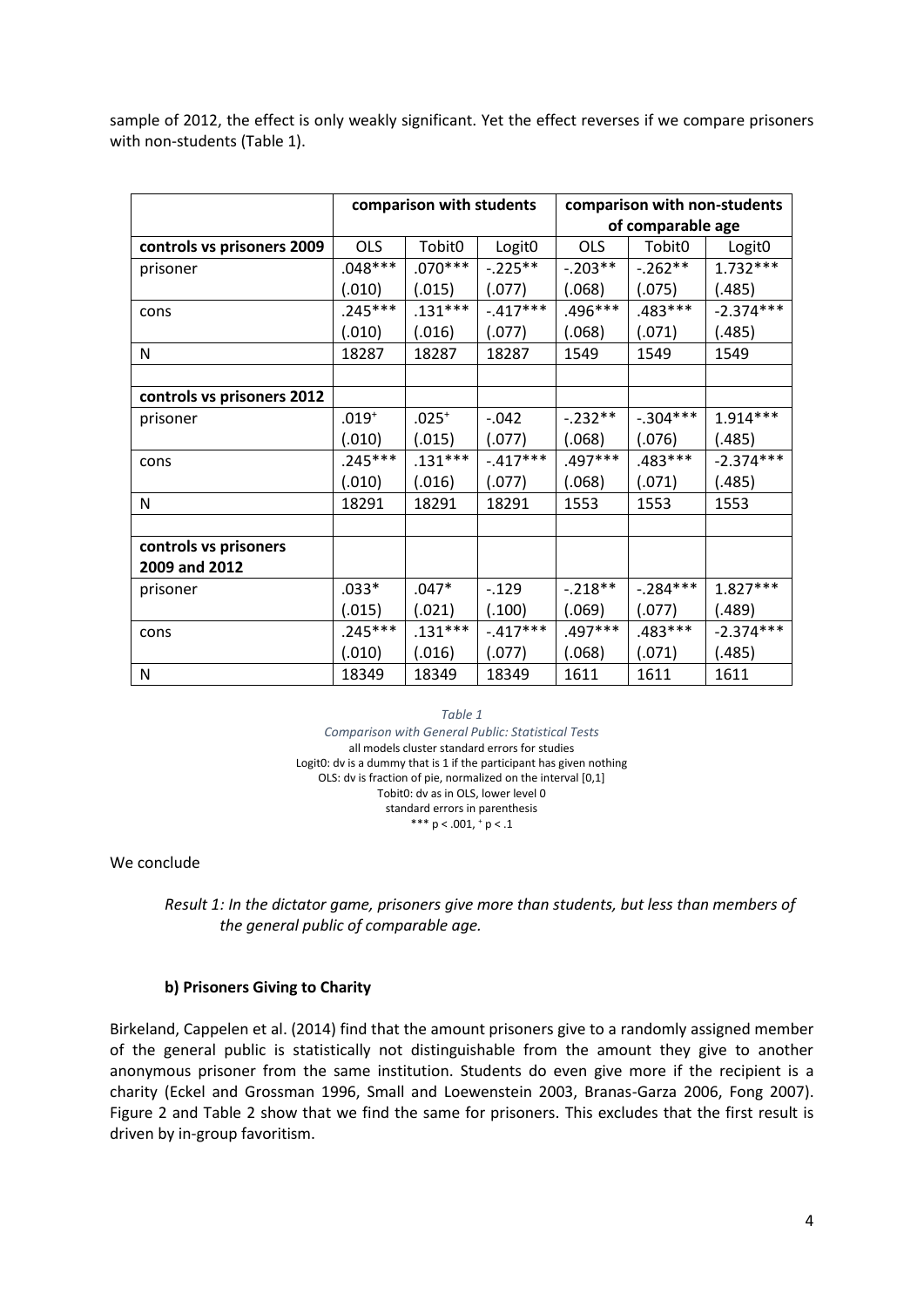

<span id="page-4-0"></span>*Figure 2 Giving to Another Prisoners vs. to a Charity* bubble size stands for frequency bubbles above the line: participant gives more to charity than to another prisoner

| charity | $.110*$   |  |  |
|---------|-----------|--|--|
| cons    | $.265***$ |  |  |
| N       | 124       |  |  |
| p model | .0308     |  |  |

*Table 2 Giving to Another Prisoners vs. to a Charity: Statistical Test* linear fixed effects regression

<span id="page-4-1"></span>We conclude

*Result 2: In a dictator game, prisoners give more to charity than to an anonymous inmate of the same prison.*

### **c) Property Crime vs. Violent Crime**

Our project was approved by the ethics committee of Bonn University. Prisoners were free not to participate. They could give us permission to ask the prison administration for the crime for which they had been convicted. All participants did. The sample is too small to correlate dictator game giving with individual crimes. But we can separately code all crimes that impinge on foreign property, and all crimes that involve the exercise of physical violence.<sup>3</sup> If those convicted for violent crime give more, this is another hint at the self esteem explanation, and a hint that selfishness might at least matter for those crimes directly related to goods with monetary value.

The data from the 2009 sample seem to suggest that, indeed, those convicted for violent crime give more in the dictator game than those convicted for crimes that cannot be classified as either property or violent crime.<sup>4</sup> In the Tobit model we also find a weakly significant difference between those convicted for property crime and for violent crime (Wald test, p = .0893), and in the Logit model a difference that is significant at conventional levels ( $p = .0042$ ). Those convicted for violent crime are much less likely to give nothing in the dictator game. Yet these results do not replicate in

 $\overline{a}$ 

<sup>&</sup>lt;sup>3</sup> There is overlap between both categories for robbers.

<sup>4</sup> The residual category comprises drug crime, traffic violations, and the distribution of pornographic material.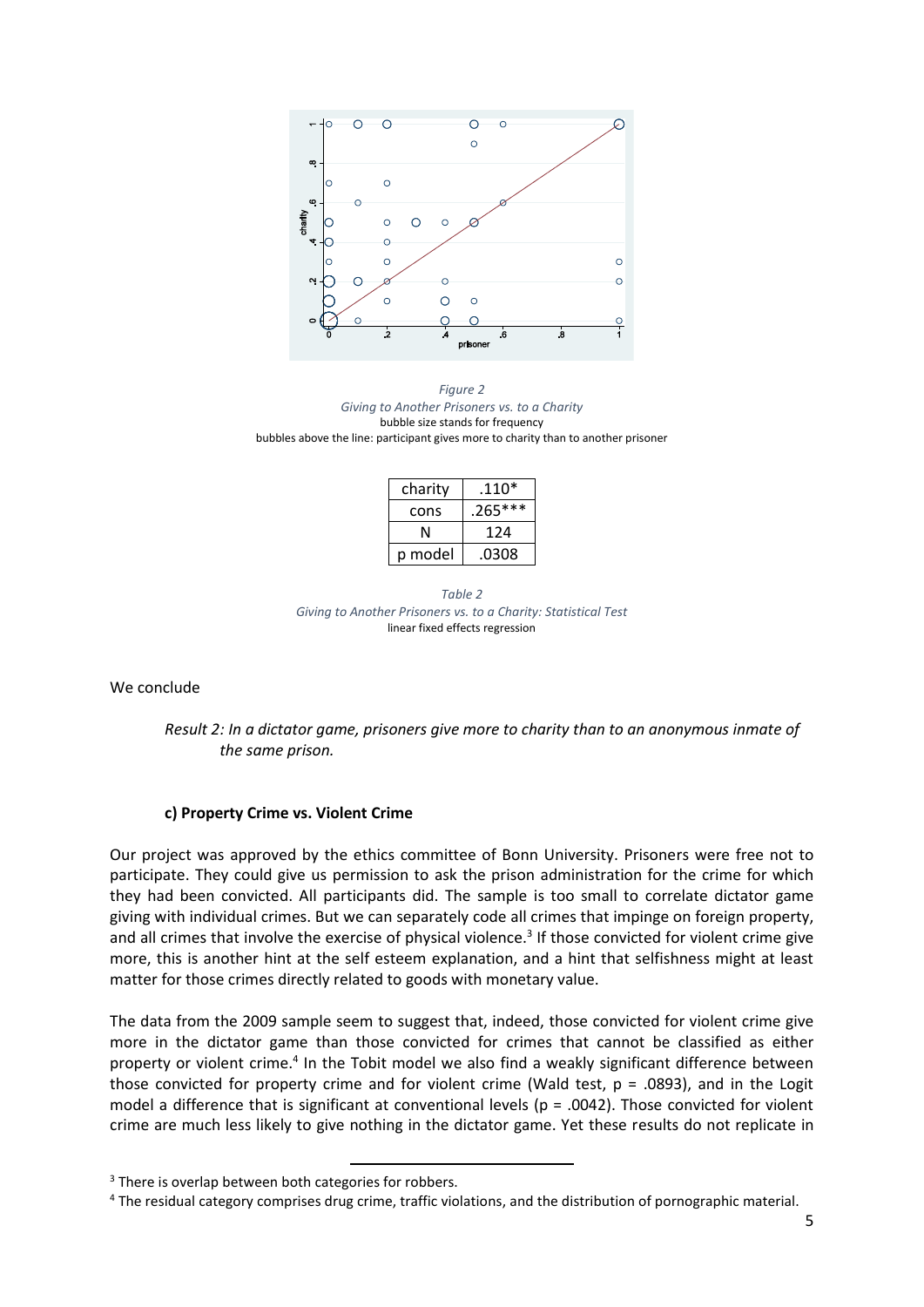the 2012 sample. Descriptively, we even find the opposite. Those convicted for violent crime give less, and are more likely to keep the entire endowment.

| 2009     | OLS       | Tobit <sub>0</sub> | Logit <sub>0</sub> |  |
|----------|-----------|--------------------|--------------------|--|
| property | .102      | .131               | -.160              |  |
|          | (.088)    | (.128)             | (.680)             |  |
| violence | $.118^+$  | $.455*$            | $-2.703**$         |  |
|          | (.102)    | (.171)             | (.779)             |  |
| cons     | .099      | $-.249$            | $1.426^{+}$        |  |
|          | (.111)    | (.189)             | (.849)             |  |
| N        | 58        | 58                 | 58                 |  |
|          |           |                    |                    |  |
| 2012     |           |                    |                    |  |
| property | -.034     | $-052$             | .151               |  |
|          | (.090)    | (.139)             | (.599)             |  |
| violence | -.087     | $-144$             | .546               |  |
|          | (.090)    | (.138)             | (.601)             |  |
| cons     | $.330***$ | $.248^{+}$         | -.851              |  |
|          | (.085)    | (.131)             | (.581)             |  |
| N        | 62        | 62                 | 62                 |  |

#### *Table 3 Dictator Giving by Crime Class* Logit0: dv is a dummy that is 1 if the participant has given nothing OLS: dv is fraction of pie, normalized on the interval [0,1] Tobit0: dv as in OLS, lower level 0 standard errors in parenthesis \*\*\*  $p < .001$ , \*\*  $p < .01$ , \*  $p < .05$ ,  $p < .1$

We therefore can only state

# *Result 3: There is no clear difference in dictator choices between prisoners convicted for violent crime and for property crime.*

# **4. Conclusion**

In the dictator game, prisoners give more than students, but less than other individuals of their age. Prisoners give more to charity than to another anonymous prisoner. It is not clear whether those convicted for violent crime give more than those convicted for property crime.

These findings are consistent with the wish to alleviate bad conscience. But one would need additional evidence, e.g. from self-reports of those who give substantially. Most students are never convicted. This does not suggest that selfishness causes crime. But one would again need additional evidence, e.g. from longitudinal data: are those scoring low in the dictator game less likely to be convicted over time, at least for property crime? Population comparisons are never more than one piece of the mosaic. But our data replicate that prisoners give substantially, and we show that they give even more if the recipient is a charity.